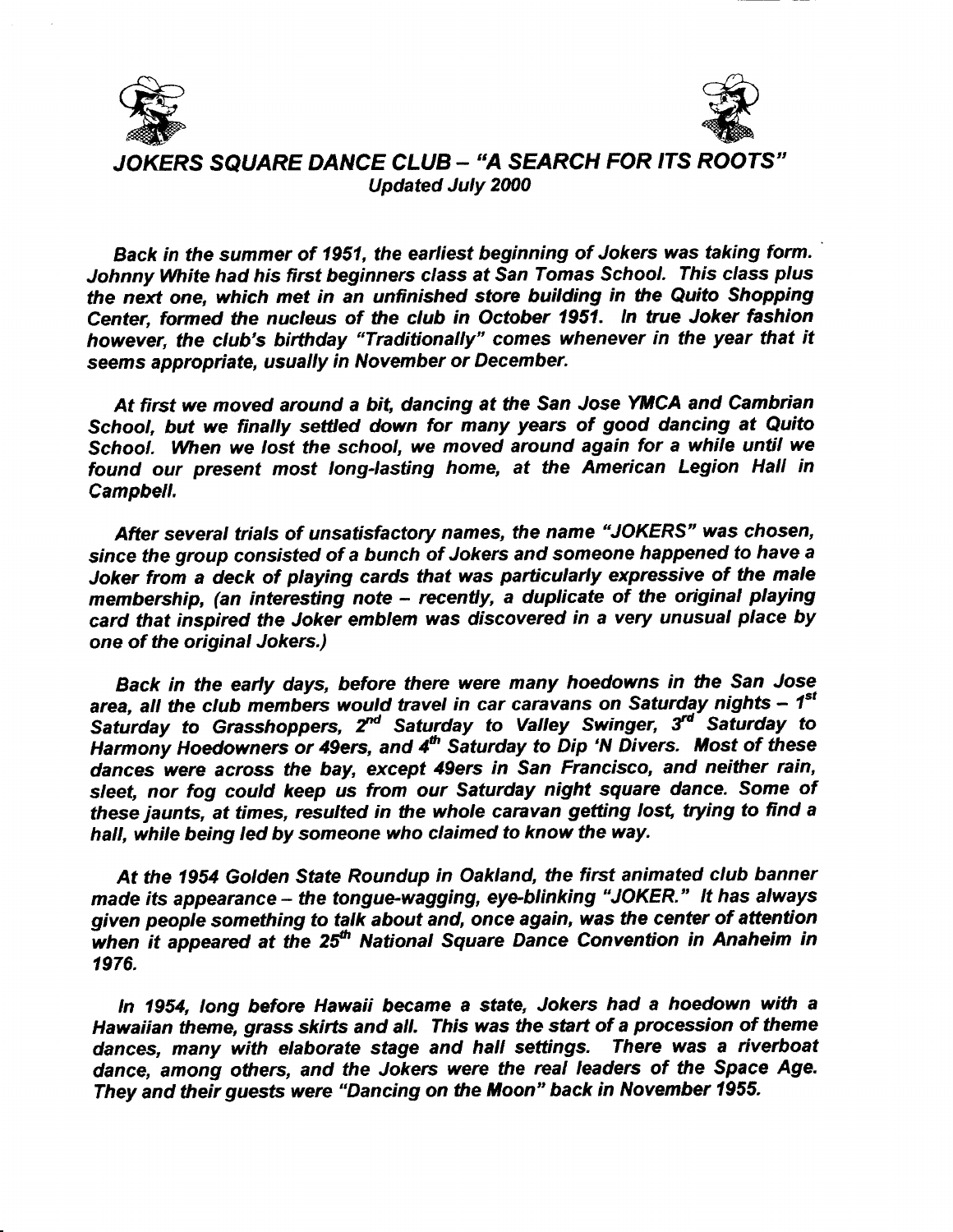The club's first "Camp Campbell Weekend" for square dancers and their families was held in June of 1955, with 65 attending. This became an annual affair and by 1959, the 5<sup>th</sup> annual, the attendance had grown to 180. This went on for about 10 years, with dancers from several other clubs joining us from time to time.

The "Camp Campbell Follies" was always a special attraction during these weekends. When the Saturday night dance was over and all the little ones put to bed, the "adults" would let their hair down. We'd work for months preparing some of these skits and shows. One year a movie was made of all the activities of the weekend.

The Jokers were active in the formation of the Santa Clara Valley Square Dancers Association, and supplied its first president, RAY WORRELL. In 1962, our association hosted the State Square Dance Convention in San Jose. The Jokers had a fun-type exhibition group at the time, and we presented our "Olympic Sguare Dance Team" at the convention'

Every once in a while, the club lost some good members, such as Ken & Audrey oburne, John & Dorothy crawford, Ken & Georgia clark, sot & Mickey Turbowski, Jeanne & Bud Fischer, Don & Pat Hills, Jerry & Kay Firenzi, Barbara & Phil Patnude, Dick & Marge Steinhauer, Chuck & Becky Lowe and others who got too busy with beginners classes and the clubs for which they called. But that is not such a bad way to lose members and they are always welcomed back for a visit - and that goes for former dancer members, as well as callers.

A successful re-union was held in May 1975. "Jokers Old-timers Night" attracted 2T couples who came back to visit. Johnny White presented such a well-coordinated program that everyone was able to enter into the dancing and for social that  $P$  is given a very long time. We even put on a skit for the occasion, though those in the act felt it necessary to disguise their faces.

Jokers recently gave Johnny White a Birthday & Christmas present combined, a California license plate "1 JOKER", which can be seen on his motor home if you go on one of the campouts that are held for club members, their families and friends.

tn addition to camping weekends, other extra activities are planned whenever there is a  $5<sup>th</sup>$  Wednesday. Sometimes we go to the  $5<sup>th</sup>$  Wednesday dances and dance with other Wednesday night clubs, but we also do a great variety of other things, such as bowling, roller skating, ice skating, shows, mystery trips, beach parties, wine tasting, etc.

Through the years there have been some outstanding members who have added a great deal to the success and fun of the club. When these members found it necessary to drop out, they were made "Honorary Members of the Jokers." At our annual Bar-B-Que in the fall of 1976 three couples were presented with "Honorary Member Plaques" Wally & Polly Doucett, Bob & Mickey Brown, and Bud & Page cavallaro. The annual Bar-B'Que in the fall and the family picnic in the summer are two other Joker traditions.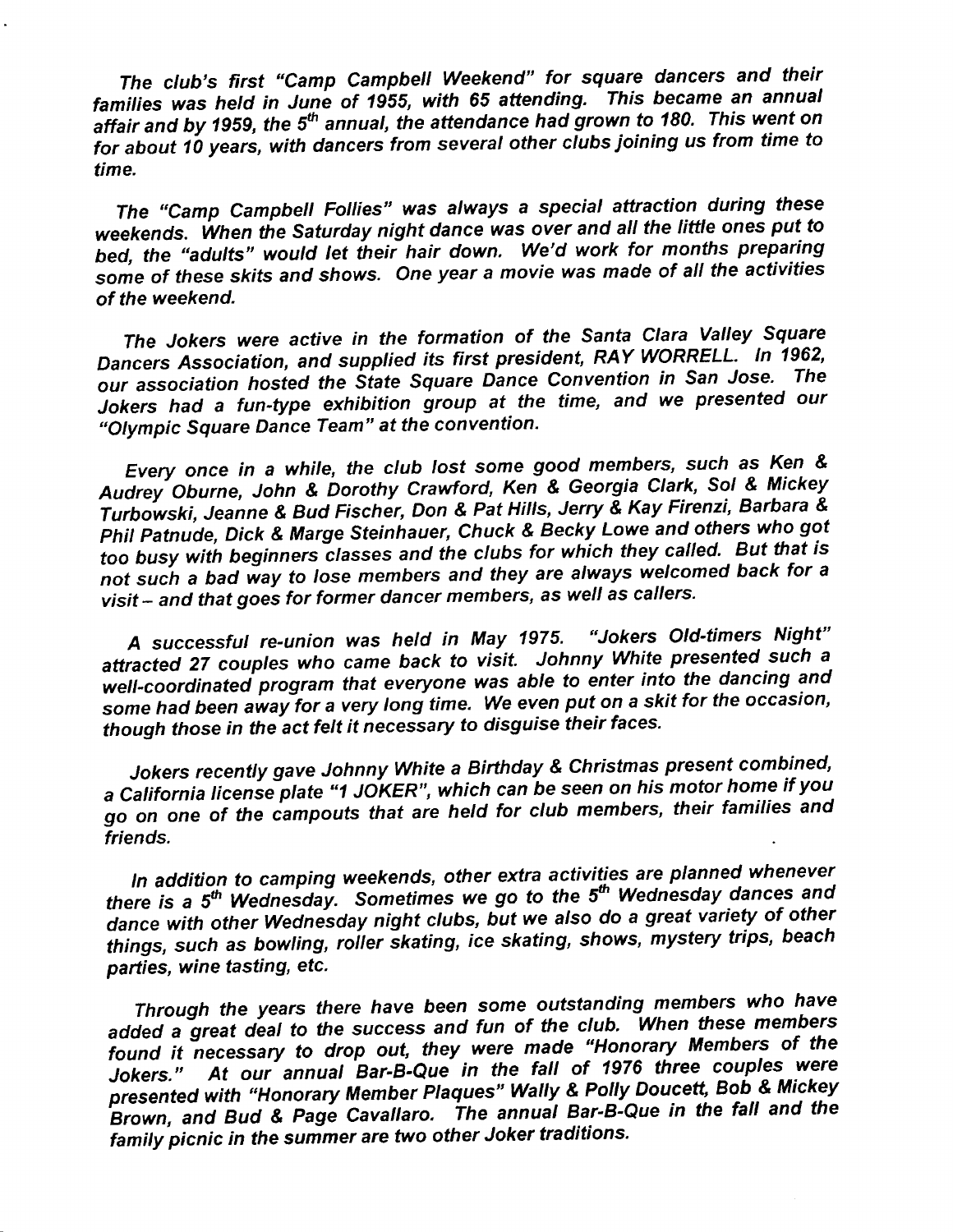The club is getting ready for its Silver Anniversary in December 1976. We will celebrate 25 years of dancing as a club that has the distinction of being one of the few clubs that old that still has its original caller. Ray & Floss Worrell are the last charter members remaining in the club. Some others who have been members almost since the beginning are Ira & Elaine Stamm, Ruth (Bohner) Hubley, Watt & Norene Wyszynski and Frank & Marlene Rivas (who started in the club as singles, then married and took numerous short leaves whenever Marlene had another haby - but they always came back!)

Many square dancers have had a part in the good times of the Jokers for the last 25 years. The statement that appears at the beginning of our club constitution is as true today as when it was first written: "THE MEMBERS OF THE JOKERS ARE BANDED TOGETHER IN THE SPIRIT OF FRIENDLINESS AND GOOD FELLOWSHIP TO SHARE THE PLEASURES OF SQUARE DANCING'

Frank & Martene Rivas were made life members on June 9, 1982. They were given the honor when they had been in the club 25 years. The club presented them with a silver Joker badge. Family & friends help celebrate this occasion. They joined the club in 1957, so they've been in the club for 43 years, and they're still active members. We're going to make them stay until they get it right.

"Twich" & Heten Twichell celebrated their 25 years with the Jokers in Oct. 1992. With a surprise party with family & friends. They also received their silver Joker Badge. Twich & Helen have been members since Oct. 1967 and still very active after 33 years.

Johnny White called for the Jokers for 26 years retiring in 1978. He called for the Jokers from 1951 to May 1978 when he left we had 26 couples in the club. In July 1978 the Jokers hired Dick Lawrence, there were 24 couples in the club when he started. He left us in December 1980 with 13 couples in the club. When Dick left we hired Johnny Robertson in March 1981 with 13 couples in the Jokers. He left in December 1982 with 18 couples left in the club. In March 1983 we had the opportunity to get Kip Garvey as our caller. He started with 18 couples and built our club up to 59 couples when he left in 1987. When Kip left we were lucky again, a new caller from Southern California was transferred to our area. His name was Scott Slocum. He started with us in 1987 with 57 couples. He was transferred to another area in December 1990, leaving with 42 couples. We then hired Doug Davis. He started in January 1991 with 42 couples and left in April 1992 with 50 couples in the club. Scott Slocum again came back to the area and started to call for us in May 1992 with 39 couples he left in March 1996 with 35 couples in the club, then he was transferred again. ln 1996 Gary Carnes became our caller with 35 couples. He left in March 2000 with 28 couples Ieft in the club. We are very proud to say that our present caller is Bob Elling starting in June 20OO with 25 couples remaining in the Jokers.

Resource;

F/oss Worrell Helen Twichell Marlene Rivas Documented bY: Ellie Murphv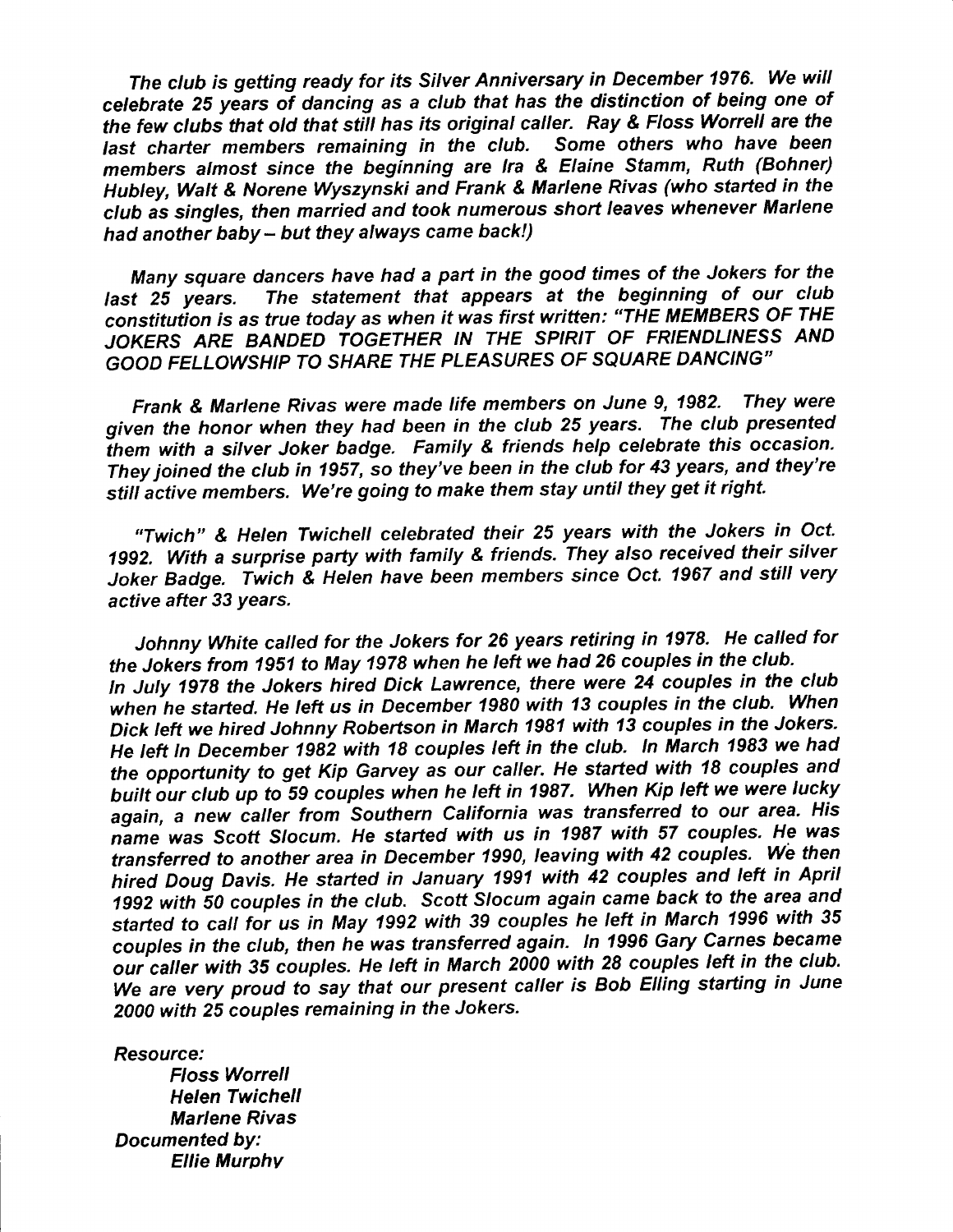# Jokers and Rafter Rockers Merger

## Choice of the Name, logo, and Badge

The combined club will have a "name the Club" contest. All names are eligible except the original names of the clubs, Jokers and Rafter Rockers, although a combination of the two names is acceptable. The contest will be drawn up by the merger committee. Once the name is chosen, Carol Glesser and a member of the Rafter Rockers will submit logo and badge ideas to the clubs for their approval

# Timing

The two clubs will officially merge on May 1, 2005.

### **Treasury**

The treasuries from both clubs will be combined. Allen Glesser and Bob Cavallaro will determine the legal aspects of combining two nonprofit organizations and submit a plan to both boards.

# **Officers**

Because the Rafter Rocker officers' term-of-office ends in end of April and the Jokers ends in end of October, the Jokers' officers and board will continue as an interim board until November. On May 1<sup>st</sup> at least 3 board members will be added to the interim board from the Rafter Rockers.

### Board meetings

Board meetings will be held the second Tuesday of each month. They will be held at board member homes on a rotational schedule.

# Glub Bylaws

Allen Glesser and Bob Cavallaro will review the bylaws of both clubs and submit a recommendation on how to combine them to the Merger committee. After the merger committee agrees upon them, the new bylaws will be submitted to each club for approval by the general club memberships.

### Dance Location

American Legion Hall at 1344 Dell Ave, Campbell, CA 95008, from 7:30 PM to 9:45PM. If a class is in session, class hours will be from 7:00 PM to 8:30 PM and club level dancing will continue until 9:45 PM.

### **Caller**

Roger H. Smith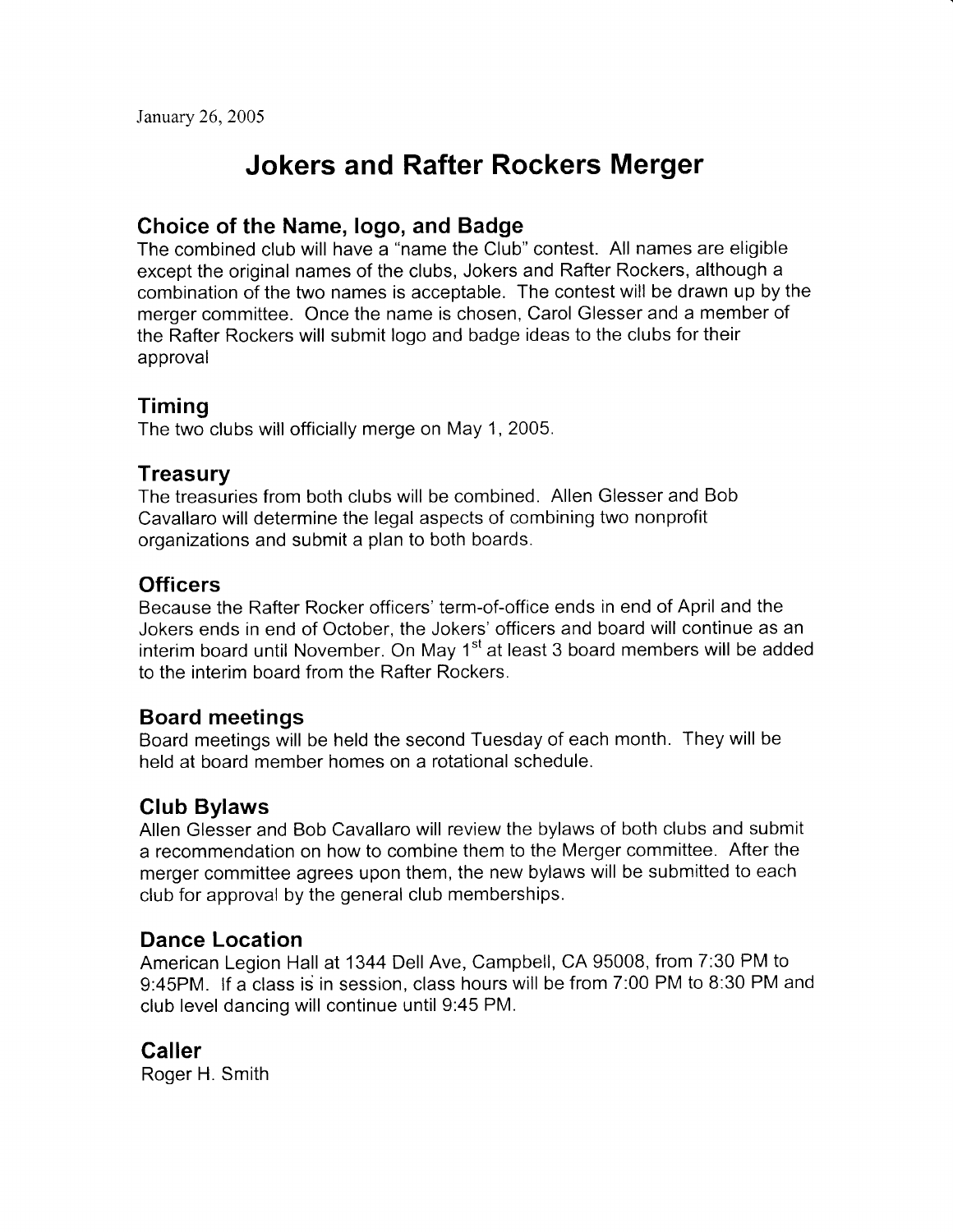#### Membership

The club will remain a couples club unless a canvas of each club indicates little objection to opening the club to singles. Existing singles will be grandfathered into the club.

#### Life-time members

Each club has three life-time members and thev will remain as life-time members.

#### Dues

The dues will remain the same, \$10.00 per person per month. Visitors will be \$3.00 per person for visitors and class fees will be \$10.00 per person per month.

### Duty Roster

An annual duty roster will be drawn up. Square duty will be performed by 6 people for a full month. One of the couples, or single person, will be designated Square Head.

#### Hoedowns

Two hoedowns, currently known as Circus-Circus and the Luau, will be held each yeat. In addition to these two hoedowns, one or two newer dancer hoedowns will be sponsored by the club.

### Social activities

The clubs will combine their social activities such as group camping and summer picnics and social gatherings.

### Club dance attire

After the merger, the subject of new club attire will be considered.

# **SCVSDA**

While the Jokers are currently members of the SCVSDA, the Rafter Rockers are not. The renewal period for membership and insurance begins on June 1, 2005, and the check is due by July 31st. During the month of May 2005, the merged club will ascertain how many members are againsf belonging to the SCVSDA. lf the majority of the members are OK with belonging to the association, the merged club could possibly pay the membership/insurance fee for all of the members and the insurance fee for the caller and his significant other (approx  $$11/person - around $1,100$ . The Jokers are charter members of the association and the "longest belonging" club.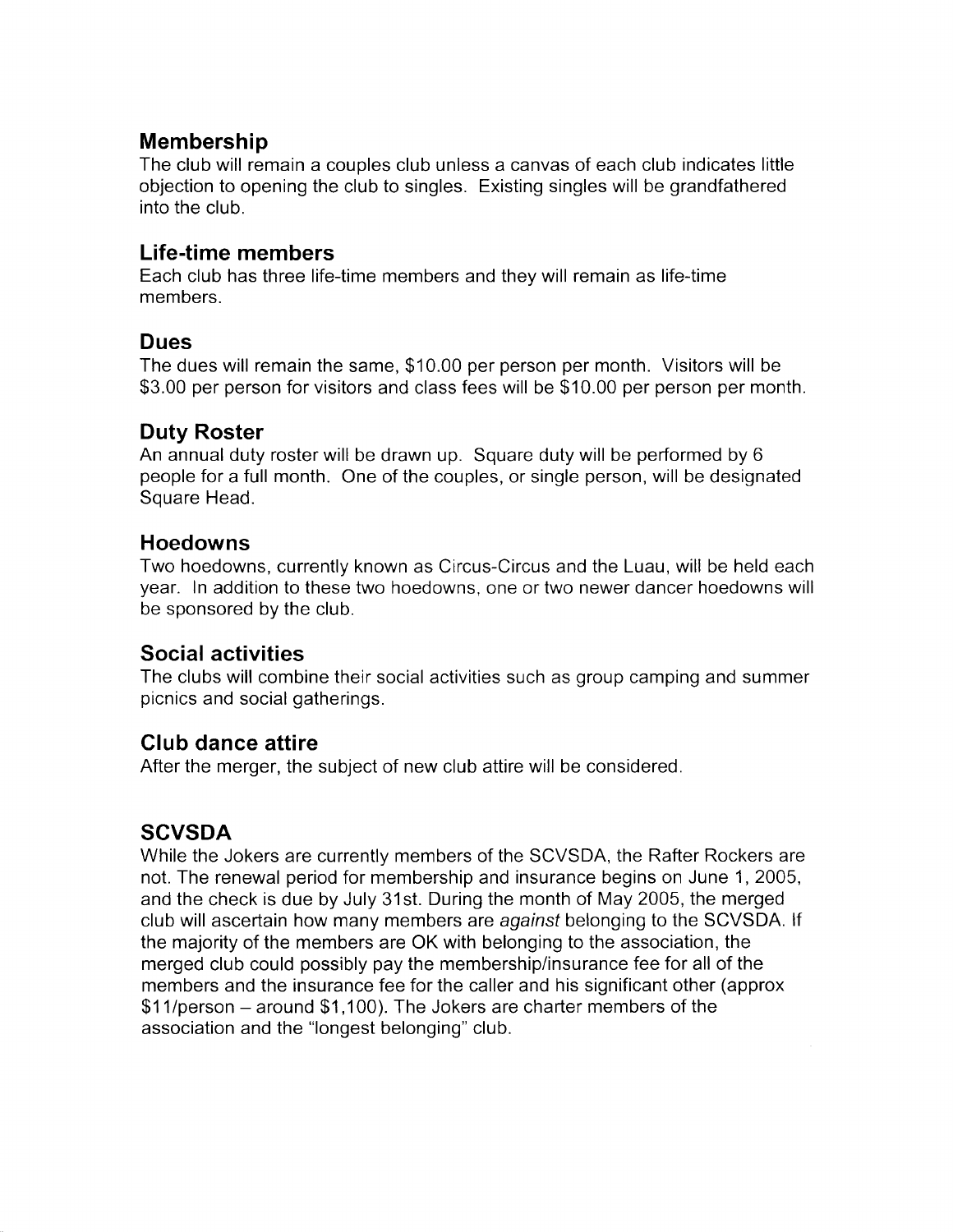

Published by Floss\* and Carleen\*

#### Hi Jokers!

Of course we have all heard about the coming Santa Clara Valley Square Dance Association "Whing-Ding", which will be a "Hobo" costume affair - (costumes not mandatory, of course, but recommended for maximum fun ). There will be six local callers--all excellent. naturally--for your dancing variety and pleasure.

The date is March 30, 1963 (5th Saturday), 8:30 to 11:30 PM. The place is the Santa Clara County Fair Grounds Pavilion. Cost. \$75 per person.

"Jokers" should be able to feel right at home at the "Whing-Ding". Just start hunting up your oldest rags----and, if Wally says---"Throw the bum out" that night, he may find himself in a bit of a spot. See back cover of February Square Dance News for further "Whing-Ding" details

,,,,,,,,,,,,,,,,,,,,,,,,,

It was nice to see so many Jokers out at the 5th Wednesday Dance in January at the Sunnyvale Armory. This staunch group are not sugar-babies and were not afraid of melting on that rainy night.

,,,,,,,,,,,,,,,,,,,,,,,,,,,,,,,,,,

Speaking of events, the latest Round of the Month is a lively little number that seems to have picked up a few twist movements since the original composition of the dance. It will be taught to the Jokers sometime soon, we understand.

Still speaking of events, Happy Birthday greetings to the following members. These wishes may be belated to some, but the thought and intention is sincere.

.............................

Wes Moberley -- February 1 Nadine Chandler -- February 1 Pat Halter<br>
Pat Halter<br>
Ron Murrell<br>
Jack Lietz<br>
Jo Hood<br>
Dick Graves<br>
Marlene Rivas<br>
The March 4<br>
Marlene Rivas<br>
The March 4<br>
March 4<br>
March 4 Lee White -- March 5<br>Becky Lowe -- March 11 Oh yes, Happy belated Anniversary greetings to: Bill and Barbara Wider- $2/8$  Joe and Carole Smith-2/10 What?--nobody married in March???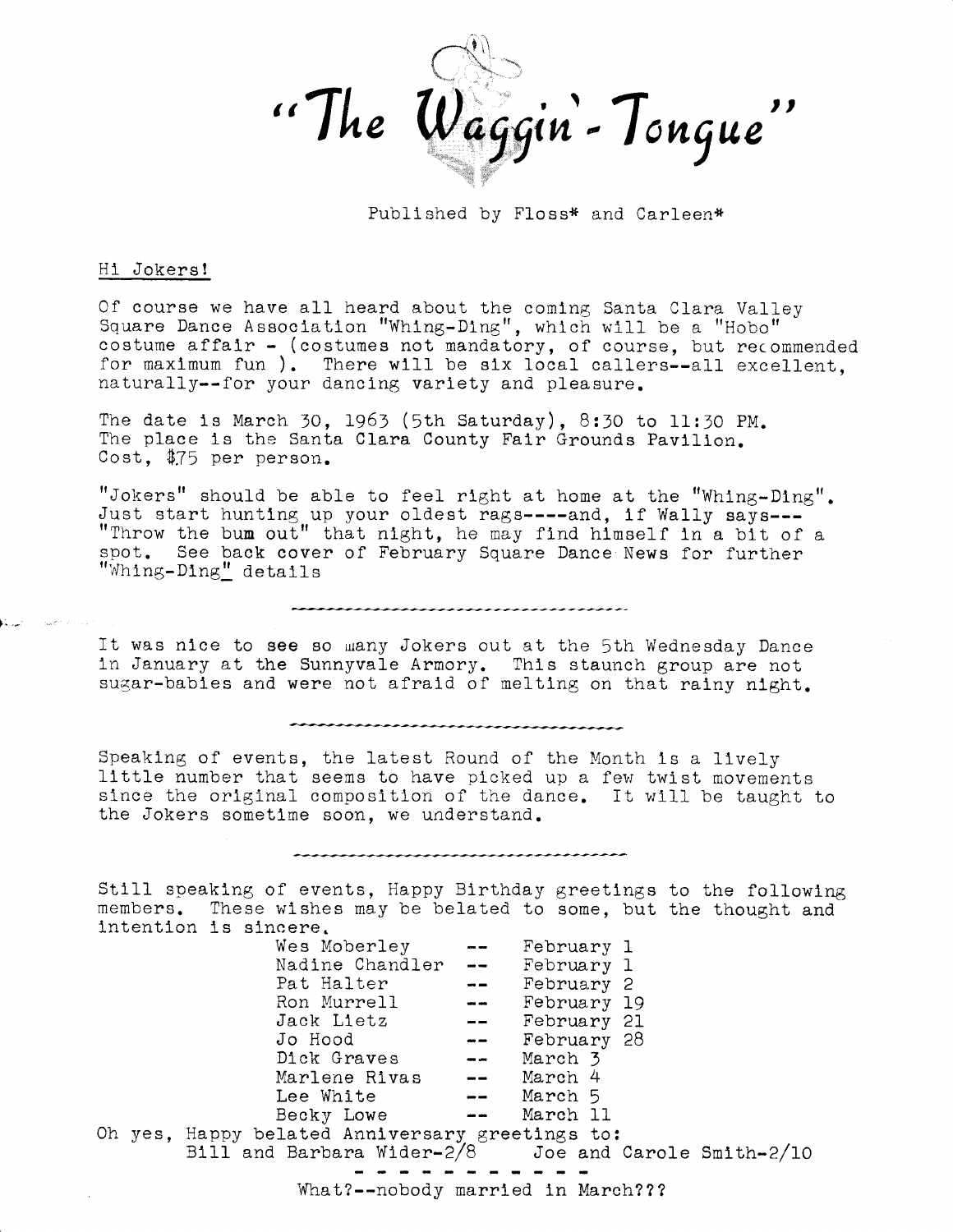To all the rest of the membership that we missed in the foregoing greetings--a happy Un-birthday, Happy Valentines Day, Lincoln's Birthday, Washington's, Labor Day, etc., etc., etc. --------

For all those who have requested copies, here we are: TEN COMMANDMENTS FOR SQUARE DANCERS

Thou shalt square dance only for the fun thou shalt find in it. I.

II Thou shalt not be a snob, considering thyself too good to dance with any and all, sitting out the mixers, or leaving a square lest thou be required to dance with those whom thou deemest unworthy of thy talents, for the gods of retribution are zealous gods and will visit their mischief upon thee, and thou wilt be the one to GOOF THE SQUARE!

III Thou shalt not forget that thou wert once a beginner.

- IV Thou shalt be exuberant, but shall act they age. Do not offend others by the high-flung legs and out-flared skirts.
- Thou shalt go abroad and dance with other Callers, so that thy  $\mathbf{V}$ opinions expressed as to the merits of this one or that one are based on fact.
- VI Thou shalt not let the stranger in thy midst sit on the sidelines and cool his heels, nor fail to speak to him.
- VII Thou khalt bathe diligently, that the sweet aroma of soap and shaving lotion may assail the nostrils of thy associates, leaving the more earthy smells to the farmyard.
- VIII Thou shalt take care that the words of thy mouth are not seented with garlic or beer.
	- IX Thou shall honor thy Club and give it thy loyalty, for if thou canst not do this, it were better to separate thyself from it and join thyself to another whose methods, members, and Caller are more to thy liking.
	- X Thou shalt not kill thy Club with bickering and fault finding.

Oh good words of wisdom!

This paper was published purely in the interest of  $\underline{F}$  U N!! There may be another issue someday if the editors get in the mood again, and if we have any volunteer reporters! Do YOU have a choice item that the Jokers might enjoy? If so, please contact Floss\* or Carleen\*.

,,,,,,,,,,,,,,,,,,,,,,,,,,,,,,,,

\*Members of the Square Dance Newspaper Women's Association.